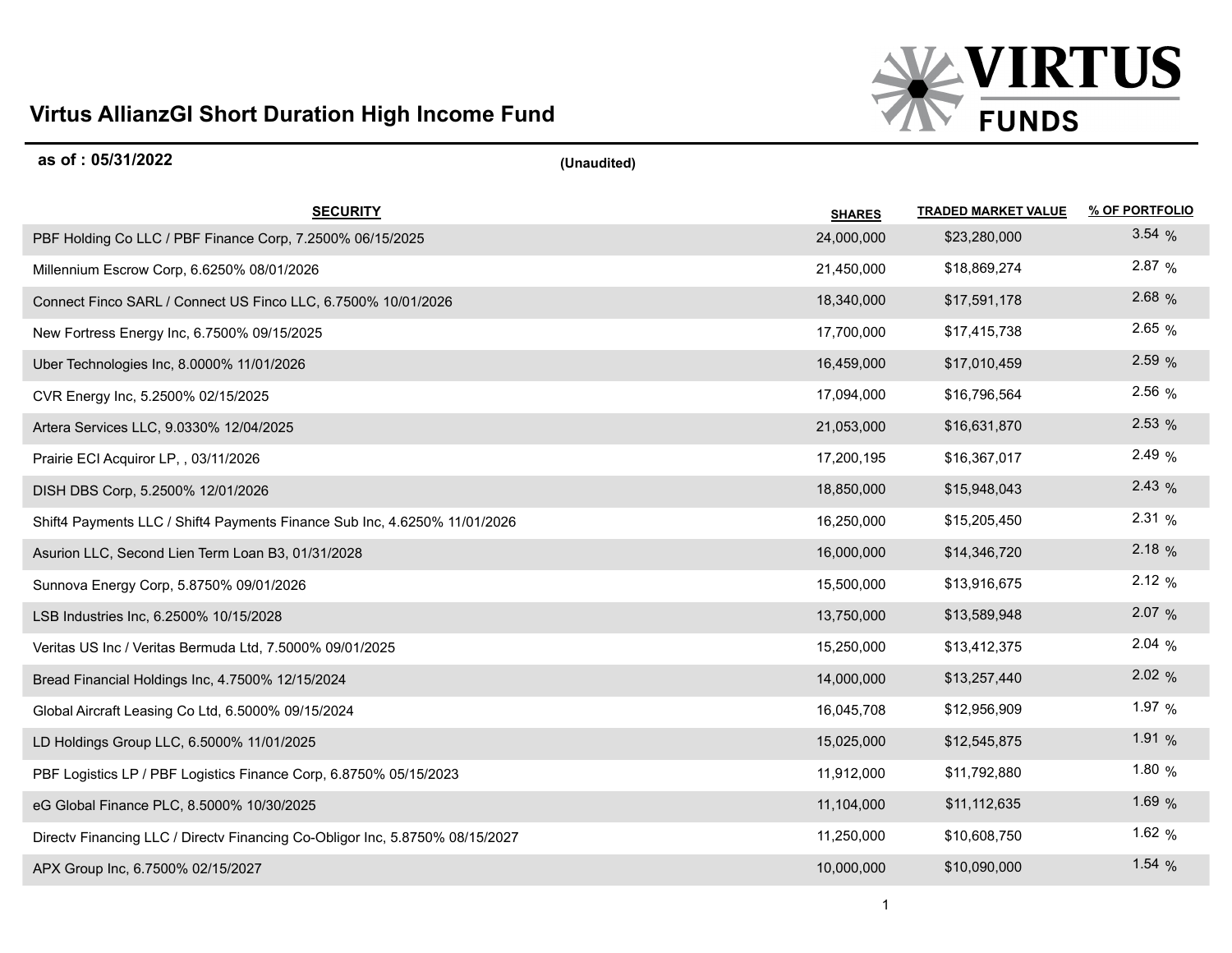| <b>SECURITY</b>                                                                               | <b>SHARES</b> | <b>TRADED MARKET VALUE</b> | % OF PORTFOLIO |
|-----------------------------------------------------------------------------------------------|---------------|----------------------------|----------------|
| Fortress Transportation and Infrastructure Investors LLC, 6.5000% 10/01/2025                  | 10,188,000    | \$9,958,770                | 1.52 $%$       |
| Mileage Plus Holdings LLC / Mileage Plus Intellectual Property Assets Ltd, 6.5000% 06/20/2027 | 9,450,000     | \$9,592,695                | 1.46 $%$       |
| APX Group Inc, Initial Term Loan, 07/10/2028                                                  | 9,950,000     | \$9,472,699                | 1.44 $%$       |
| Newmark Group Inc, 6.1250% 11/15/2023                                                         | 9,197,000     | \$9,277,474                | 1.41 $%$       |
| Fly Leasing Ltd, 7.0000% 10/15/2024                                                           | 10,990,000    | \$9,081,477                | 1.38 $%$       |
| Akumin Inc, 7.0000% 11/01/2025                                                                | 10,875,000    | \$8,877,371                | 1.35 $%$       |
| SLM Corp, 4.2000% 10/29/2025                                                                  | 8,950,000     | \$8,815,168                | 1.34 $%$       |
| Consensus Cloud Solutions Inc, 6.0000% 10/15/2026                                             | 9,250,000     | \$8,648,750                | 1.32 $%$       |
| ACI Worldwide Inc, 5.7500% 08/15/2026                                                         | 8,500,000     | \$8,478,750                | 1.29 $%$       |
| VistaJet Malta Finance PLC / XO Management Holding Inc, 7.8750% 05/01/2027                    | 8,750,000     | \$8,230,863                | 1.25 $%$       |
| EQM Midstream Partners LP, 6.0000% 07/01/2025                                                 | 8,000,000     | \$8,080,000                | 1.23 $%$       |
| Asurion LLC, New B-8 Term Loan, 12/23/2026                                                    | 7,987,935     | \$7,542,608                | 1.15 $%$       |
| Six Flags Theme Parks Inc, 7.0000% 07/01/2025                                                 | 7,000,000     | \$7,245,000                | 1.10 $%$       |
| United Wholesale Mortgage LLC, 5.5000% 11/15/2025                                             | 7,200,000     | \$6,804,000                | 1.04 $%$       |
| Radiate Holdco LLC / Radiate Finance Inc, 4.5000% 09/15/2026                                  | 7,285,000     | \$6,753,122                | 1.03 $%$       |
| Carvana Co, 5.6250% 10/01/2025                                                                | 7,500,000     | \$6,606,750                | 1.01 $%$       |
| Albion Financing 2SARL, 8.7500% 04/15/2027                                                    | 7,000,000     | \$6,492,500                | 0.99%          |
| Castlelake Aviation Finance DAC, 5.0000% 04/15/2027                                           | 7,500,000     | \$6,461,360                | 0.98%          |
| Cleveland-Cliffs Inc, 6.7500% 03/15/2026                                                      | 6,039,000     | \$6,295,658                | $0.96\%$       |
| eG Global Finance PLC, 6.7500% 02/07/2025                                                     | 6,250,000     | \$6,085,938                | 0.93%          |
| Viasat Inc, 5.6250% 04/15/2027                                                                | 6,250,000     | \$6,019,375                | 0.92%          |
| Prime Security Services Borrower LLC / Prime Finance Inc, 5.2500% 04/15/2024                  | 6,000,000     | \$5,992,500                | 0.91%          |
| Bread Financial Holdings Inc, 7.0000% 01/15/2026                                              | 6,000,000     | \$5,869,380                | $0.89\%$       |
| RP Escrow Issuer LLC, 5.2500% 12/15/2025                                                      | 6,400,000     | \$5,833,472                | 0.89%          |
| Morgan Stanley, 3.6200% 04/17/2025                                                            | 5,500,000     | \$5,505,348                | 0.84%          |
| Goodyear Tire & Rubber Co/The, 9.5000% 05/31/2025                                             | 5,200,000     | \$5,434,676                | 0.83%          |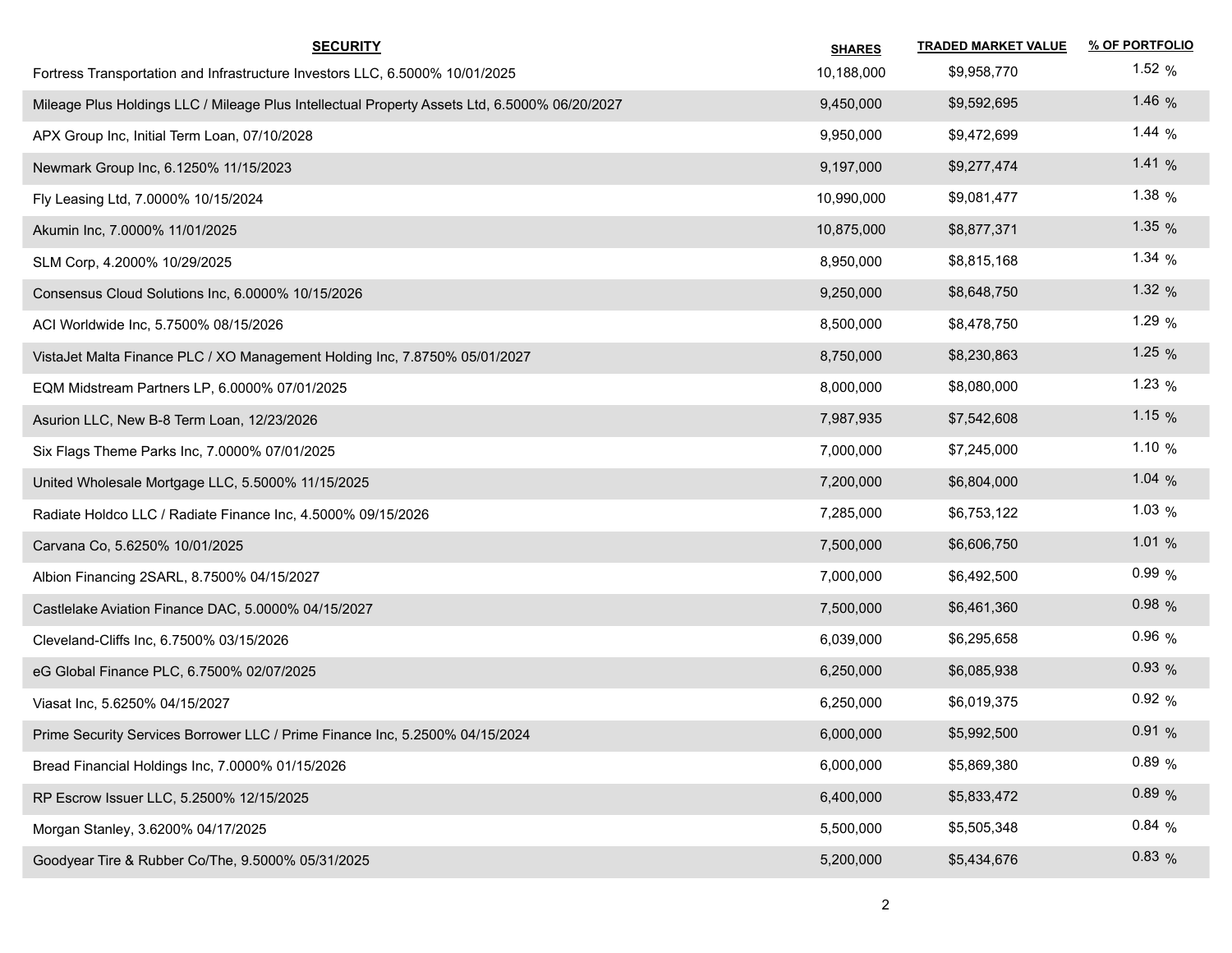| <b>SECURITY</b>                                                                         | <b>SHARES</b> | <b>TRADED MARKET VALUE</b> | % OF PORTFOLIO |
|-----------------------------------------------------------------------------------------|---------------|----------------------------|----------------|
| Consensus Cloud Solutions Inc, 6.5000% 10/15/2028                                       | 5,900,000     | \$5,325,281                | 0.81%          |
| NuStar Logistics LP, 5.7500% 10/01/2025                                                 | 5,200,000     | \$5,254,392                | 0.80%          |
| ams-OSRAM AG, 7.0000% 07/31/2025                                                        | 5,250,000     | \$5,233,305                | 0.80%          |
| Energizer Holdings Inc, 6.5000% 12/31/2027                                              | 5,500,000     | \$5,191,120                | 0.79%          |
| Townsquare Media Inc, 6.8750% 02/01/2026                                                | 5,334,000     | \$5,155,898                | $0.78\%$       |
| Rattler Midstream LP, 5.6250% 07/15/2025                                                | 5,000,000     | \$5,112,950                | 0.78%          |
| New Fortress Energy Inc, 6.5000% 09/30/2026                                             | 5,250,000     | \$5,112,503                | $0.78\%$       |
| Univision Communications Inc, 6.6250% 06/01/2027                                        | 5,000,000     | \$5,053,500                | $0.77\%$       |
| Brink's Co/The, 5.5000% 07/15/2025                                                      | 5,000,000     | \$4,996,850                | 0.76%          |
| Summer BC Bidco B LLC, 5.5000% 10/31/2026                                               | 5,054,000     | \$4,705,274                | 0.72%          |
| Albion Financing 1 SARL / Aggreko Holdings Inc, 6.1250% 10/15/2026                      | 5,000,000     | \$4,558,200                | 0.69%          |
| Hunter Douglas Inc, Tranche B-1 Term Loan, 02/26/2029                                   | 5,000,000     | \$4,508,350                | 0.69%          |
| PBF Holding Co LLC / PBF Finance Corp, 9.2500% 05/15/2025                               | 4,000,000     | \$4,160,000                | 0.63%          |
| WESCO Distribution Inc, 7.1250% 06/15/2025                                              | 4,000,000     | \$4,153,000                | 0.63%          |
| Banijay Entertainment SASU, 5.3750% 03/01/2025                                          | 4,092,000     | \$3,981,889                | 0.61%          |
| Forestar Group Inc, 3.8500% 05/15/2026                                                  | 4,000,000     | \$3,666,640                | 0.56%          |
| SeaWorld Parks & Entertainment Inc, 8.7500% 05/01/2025                                  | 3,500,000     | \$3,626,000                | $0.55\%$       |
| Sally Holdings LLC / Sally Capital Inc, 5.6250% 12/01/2025                              | 3,534,000     | \$3,438,723                | 0.52%          |
| XPO Logistics Inc, 6.2500% 05/01/2025                                                   | 3,221,000     | \$3,319,466                | 0.51%          |
| Cloud Peak Energy Resources LLC / Cloud Peak Energy Finance Corp, 12.0000% 05/01/2025   | 3,355,384     | \$3,204,392                | 0.49%          |
| Murphy Oil USA Inc, 5.6250% 05/01/2027                                                  | 3,163,000     | \$3,155,093                | 0.48%          |
| Targa Resources Partners LP / Targa Resources Partners Finance Corp, 6.5000% 07/15/2027 | 3,000,000     | \$3,112,500                | 0.47%          |
| Spectrum Brands Inc, 5.7500% 07/15/2025                                                 | 3,099,000     | \$3,099,000                | 0.47%          |
| SCIL IV LLC / SCIL USA Holdings LLC, 5.3750% 11/01/2026                                 | 3,235,000     | \$3,006,544                | 0.46%          |
| Hilton Worldwide Finance LLC / Hilton Worldwide Finance Corp, 4.8750% 04/01/2027        | 2,965,000     | \$2,980,418                | 0.45%          |
| Wynn Resorts Finance LLC / Wynn Resorts Capital Corp, 7.7500% 04/15/2025                | 2,800,000     | \$2,851,100                | 0.43%          |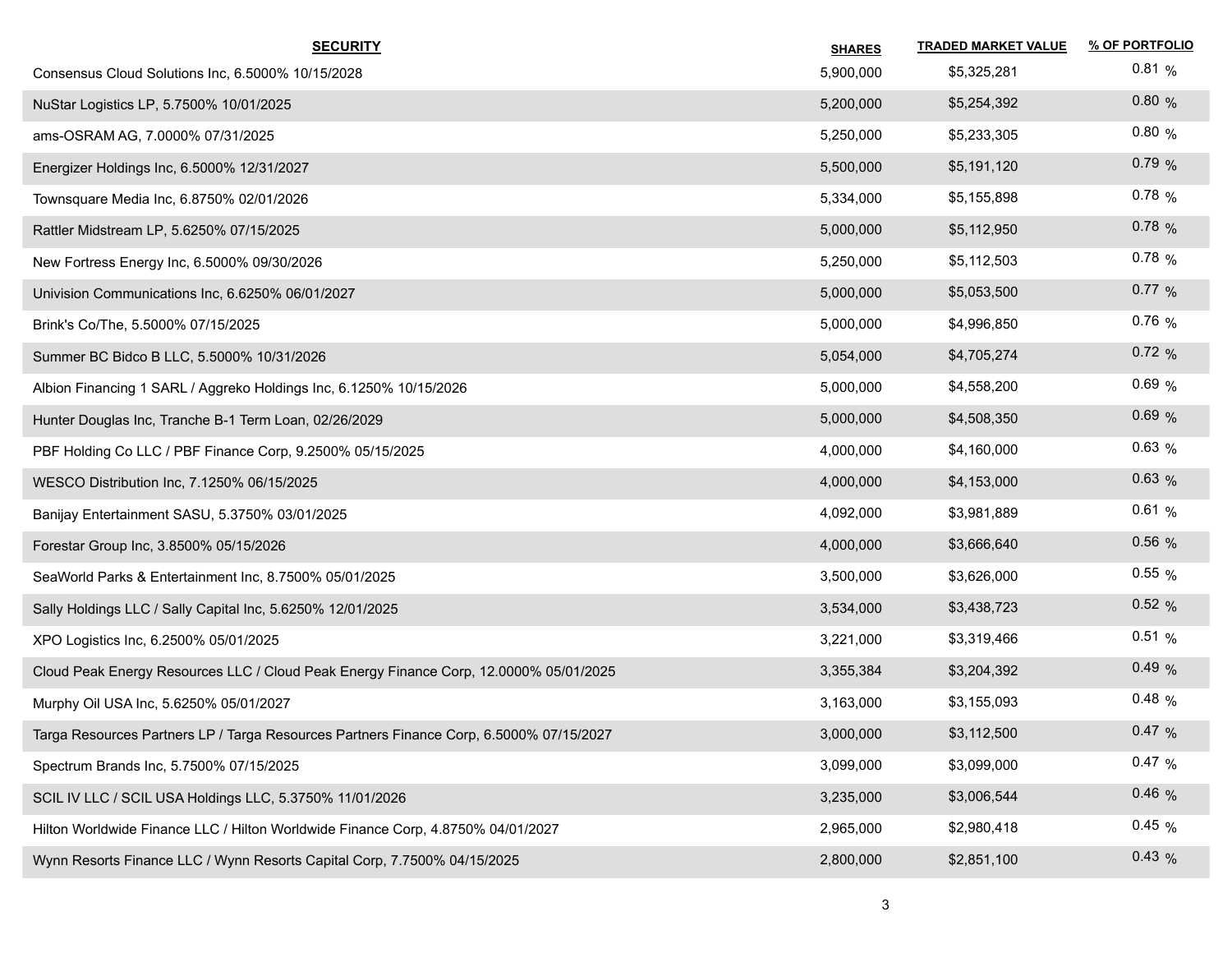| <b>SECURITY</b>                                                                | <b>SHARES</b> | <b>TRADED MARKET VALUE</b> | % OF PORTFOLIO |
|--------------------------------------------------------------------------------|---------------|----------------------------|----------------|
| Summer BC Holdco B SARL, Additional Facility B2 (USD) Loan, 12/04/2026         | 2,985,000     | \$2,809,631                | 0.43%          |
| Blackstone Mortgage Trust Inc, 3.7500% 01/15/2027                              | 3,000,000     | \$2,737,500                | 0.42%          |
| Gannett Holdings LLC, 6.0000% 11/01/2026                                       | 3,000,000     | \$2,722,500                | 0.41%          |
| PennyMac Financial Services Inc, 5.3750% 10/15/2025                            | 2,750,000     | \$2,670,938                | 0.41%          |
| Holly Energy Partners LP / Holly Energy Finance Corp, 6.3750% 04/15/2027       | 2,500,000     | \$2,497,075                | $0.38\%$       |
| Eco Material Technologies Inc, 7.8750% 01/31/2027                              | 2,500,000     | \$2,365,825                | 0.36%          |
| Arconic Corp, 6.0000% 05/15/2025                                               | 2,000,000     | \$2,045,000                | 0.31%          |
| Uber Technologies Inc, 7.5000% 05/15/2025                                      | 1,975,000     | \$2,037,153                | 0.31%          |
| Ryder System Inc, 4.6250% 06/01/2025                                           | 2,000,000     | \$2,031,126                | 0.31%          |
| Univision Communications Inc, 5.1250% 02/15/2025                               | 2,000,000     | \$1,975,000                | 0.30%          |
| Delek Logistics Partners LP / Delek Logistics Finance Corp, 7.1250% 06/01/2028 | 2,000,000     | \$1,940,780                | 0.30%          |
| Spin Holdco Inc, Initial Term Loan, 03/06/2028                                 | 1,980,000     | \$1,883,831                | 0.29%          |
| HAT Holdings I LLC / HAT Holdings II LLC, 3.3750% 06/15/2026                   | 2,000,000     | \$1,850,350                | $0.28\%$       |
| Tenet Healthcare Corp, 4.6250% 07/15/2024                                      | 1,764,000     | \$1,763,056                | 0.27 %         |
| CCO Holdings LLC / CCO Holdings Capital Corp, 5.5000% 05/01/2026               | 1,750,000     | \$1,751,575                | 0.27 %         |
| LogMeIn Inc, 5.5000% 09/01/2027                                                | 2,000,000     | \$1,601,182                | 0.24%          |
| HCA Inc, 5.3750% 02/01/2025                                                    | 1,500,000     | \$1,550,535                | 0.24%          |
| Stericycle Inc, 5.3750% 07/15/2024                                             | 1,336,000     | \$1,336,628                | 0.20%          |
| Calpine Corp, 5.2500% 06/01/2026                                               | 1,096,000     | \$1,068,600                | 0.16%          |
| CA Magnum Holdings, 5.3750% 10/31/2026                                         | 1,000,000     | \$922,500                  | $0.14\%$       |
| Starwood Property Trust Inc, 3.7500% 12/31/2024                                | 900,000       | \$866,853                  | $0.13\%$       |
| Picasso Finance Sub Inc, 6.1250% 06/15/2025                                    | 729,000       | \$741,758                  | 0.11%          |
| Clarios Global LP, 6.7500% 05/15/2025                                          | 720,000       | \$724,480                  | 0.11%          |
| Aramark Services Inc, 5.0000% 04/01/2025                                       | 586,000       | \$584,887                  | 0.09%          |
| Oxford Finance LLC / Oxford Finance Co-Issuer II Inc, 6.3750% 02/01/2027       | 210,000       | \$203,700                  | 0.03%          |
| Cloud Peak Energy Inc                                                          | 40,020        | \$0                        | 0.00%          |